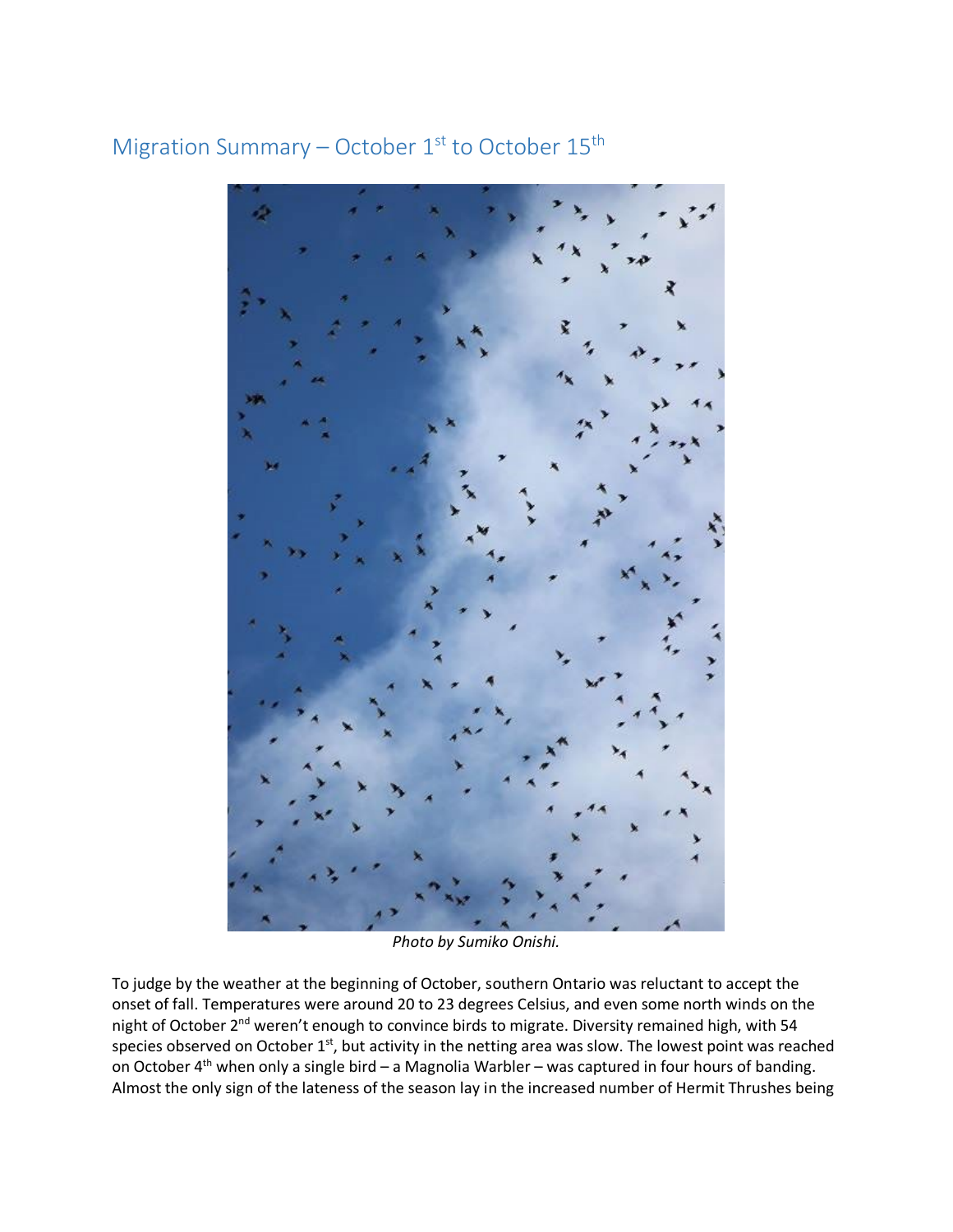banded; elsewhere late summer still lingered, especially in the Chimney Swifts and swallow species that were seen flying high above the canopy on October 3<sup>rd</sup>.

The temperature began to drop on the afternoon of October  $4<sup>th</sup>$  as the winds shifted to the north. The morning of October  $5<sup>th</sup>$  was distinctly chilly, with a temperature of 13 degrees Celsius – a drop of ten degrees from the morning before! This heralded good conditions for bird migration, and sure enough PIBO's field workers were greeted with *chip*s and *chirp*s as they made their way into the netting area in the pre-dawn. From the moment the mist-nets were open White-throated Sparrows and Hermit Thrushes positively threw themselves into them, and even though nets had to be closed an hour earlier than usual due to rain the station still banded 143 birds! Most were Hermit Thrushes, Swainson's Thrushes, Golden-crowned Kinglets, Ruby-crowned Kinglets and White-throated Sparrows, all common fall migrants. Large numbers of Brown Creepers and Winter Wrens were around, and an increased number of Myrtle Warblers were present as well. This was also the first day where significant numbers of sparrows were observed: nine sparrow species in total, including the season's first Savannah, Eastern White-crowned, and Song Sparrows, and Eastern Towhee and Dark-eyed Junco. And on the first net run of the morning, the very first Northern Saw-whet Owl of the fall was captured: an exciting moment, but also an upsetting one for the owl, who dropped its breakfast (a large deer mouse) and did not stay to pick it up again after being banded, no matter how appetizingly PIBO staff members arranged it on a nearby branch.

In view of the migration activity of the day before PIBO staff were eager to get to work the next morning, but the weather did not cooperate. October  $6<sup>th</sup>$  was marred by bouts of torrential rain, interspersed with sunny skies that pushed the temperature back up to almost 20 degrees Celsius. The mist-nets were open for only a short time and it was difficult to see or hear birds through all the water dripping off the leaves. In the afternoon, once the skies had cleared, many Golden-crowned and Rubycrowned Kinglets, Myrtle and Western Palm Warblers, White-throated and Eastern White-crowned Sparrows, Dark-eyed Juncos, Yellow-shafted Flickers and Eastern Phoebes were seen along the road that runs through the Stone Road Alvar.

After the wet weather had passed, the temperature continued to climb. Large flocks of migrating American Robins began to be seen, with a group of twenty observed on census October  $10^{th}$ . Winter Wrens remained common and were often seen darting across the net lanes as they called to one another irascibly. Every tree in the netting area seemed to have a Brown Creeper or a Red-breasted Nuthatches climbing it, and groups of White-throated Sparrows were frequently seen and captured. Raptor migration continued, with a Northern Harrier, Cooper's Hawk, Peregrine Falcon and Merlins seen on October 10<sup>th</sup>, and a Red-tailed Hawk on October 13<sup>th</sup>. The wind rose and temperatures began to drop once again on October  $11^{th}$ , bringing in more typical fall migrants. The first Rusty Blackbird of the season was seen on census October 12<sup>th</sup>, and the first Horned Grebe on October 13<sup>th</sup>. Overall though, waterfowl migration has yet to begin in earnest.

In light of the recent variability in weather and the unseasonably warm temperatures Pelee Island has experienced, people often want to know how this year's fall migration compares to previous years'. Are the birds confused by the extreme weather conditions? What is their reaction to the higher than usual temperatures? The truth is… it's complicated! There is always some variability from year to year, and considering all of the factors and conditions that influence birds and bird migration it's extremely difficult to pin-point the effects of weather specifically. Rather than looking at season-to-season and year-to-year differences, it's more important to look at long-term population trends over many years,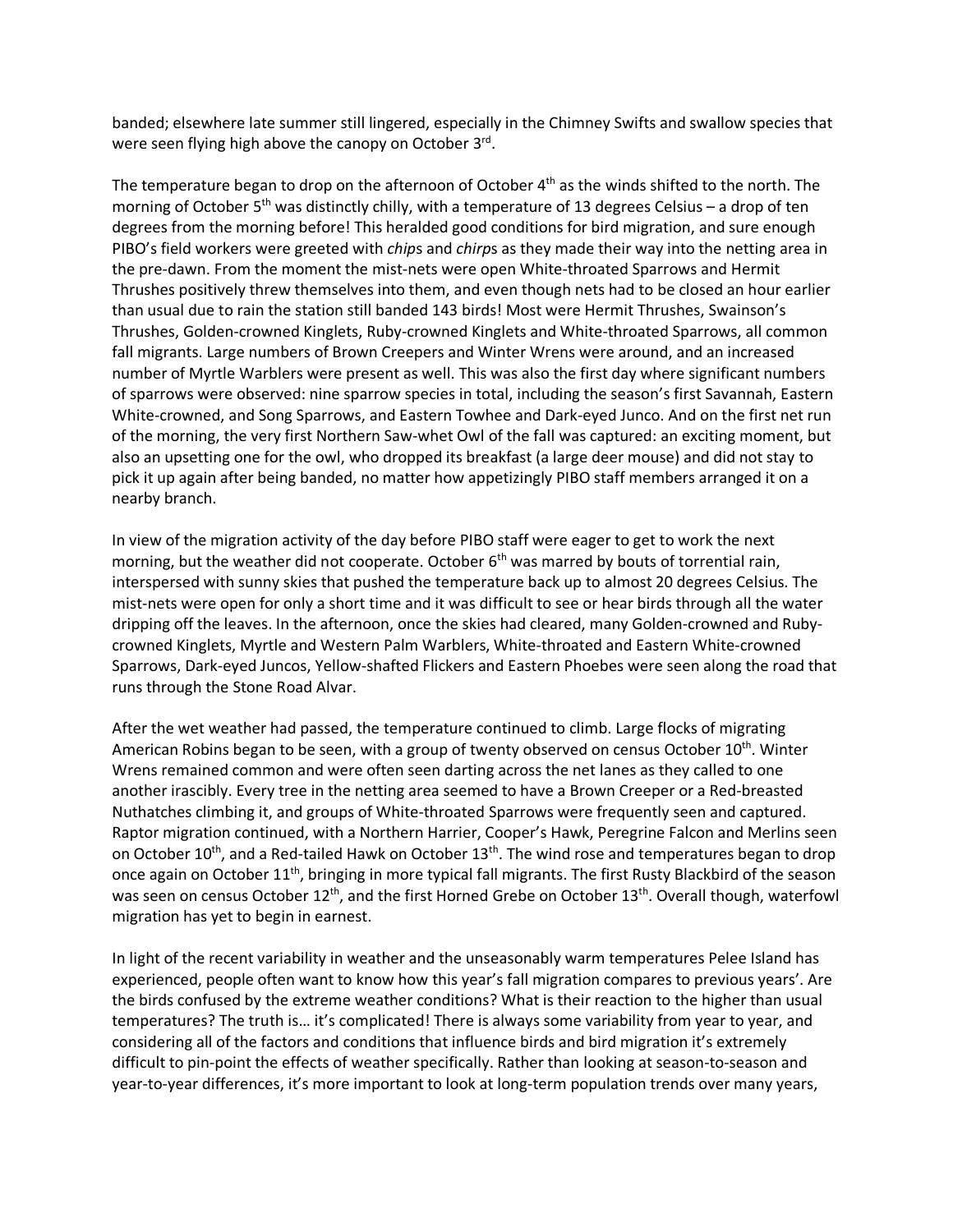and even decades. The purpose of PIBO's field work is to generate data for this type of long-term population monitoring, which is carried out by organizations like Bird Studies Canada.

However, with that being said - it is also true that PIBO has had some unusually late sightings of certain migrants this year! Yellow-bellied Flycatchers are a species that in most years is not seen later than the last week of September, but PIBO has banded two of them so far this October: one on October 8<sup>th</sup>, and another on October 10<sup>th</sup>. Indigo Buntings are more commonly recorded by PIBO in the beginning of the fall as hatch-year birds born on the island leave their nests and begin their journey south, and yet one was banded on October  $13<sup>th</sup>$ . A single Red-eye Vireo was recorded on September 27<sup>th</sup>, and then after almost three weeks where they were neither seen nor heard, one was banded on October 14<sup>th</sup>. Groups of Tree Swallows were seen migrating south off Fish Point on October 9<sup>th</sup> and October 11<sup>th</sup>. Yellow-billed Cuckoos are early migrants, but one was seen on the afternoon of October 11<sup>th</sup> along South Shore Road. And a Ring-necked Duck, a species that is rarely recorded by PIBO in the fall (though it is often seen in the spring), was spotted in Fox Pond during the census on October 14<sup>th</sup>. As yet, each of these late sightings is only a single data point in the population monitoring of each of these species, and maybe they will remain as such. But as environmental conditions continue to change, they may represent the beginning of a trend – and in that case, PIBO and the other bird banding stations of the Canadian Migration Monitoring Network will be able to provide the quantitative data to prove it.



*South shore of Pelee Island, with Fish Point in the far distance. Photo by Sachi Schott.*

\* \* \*